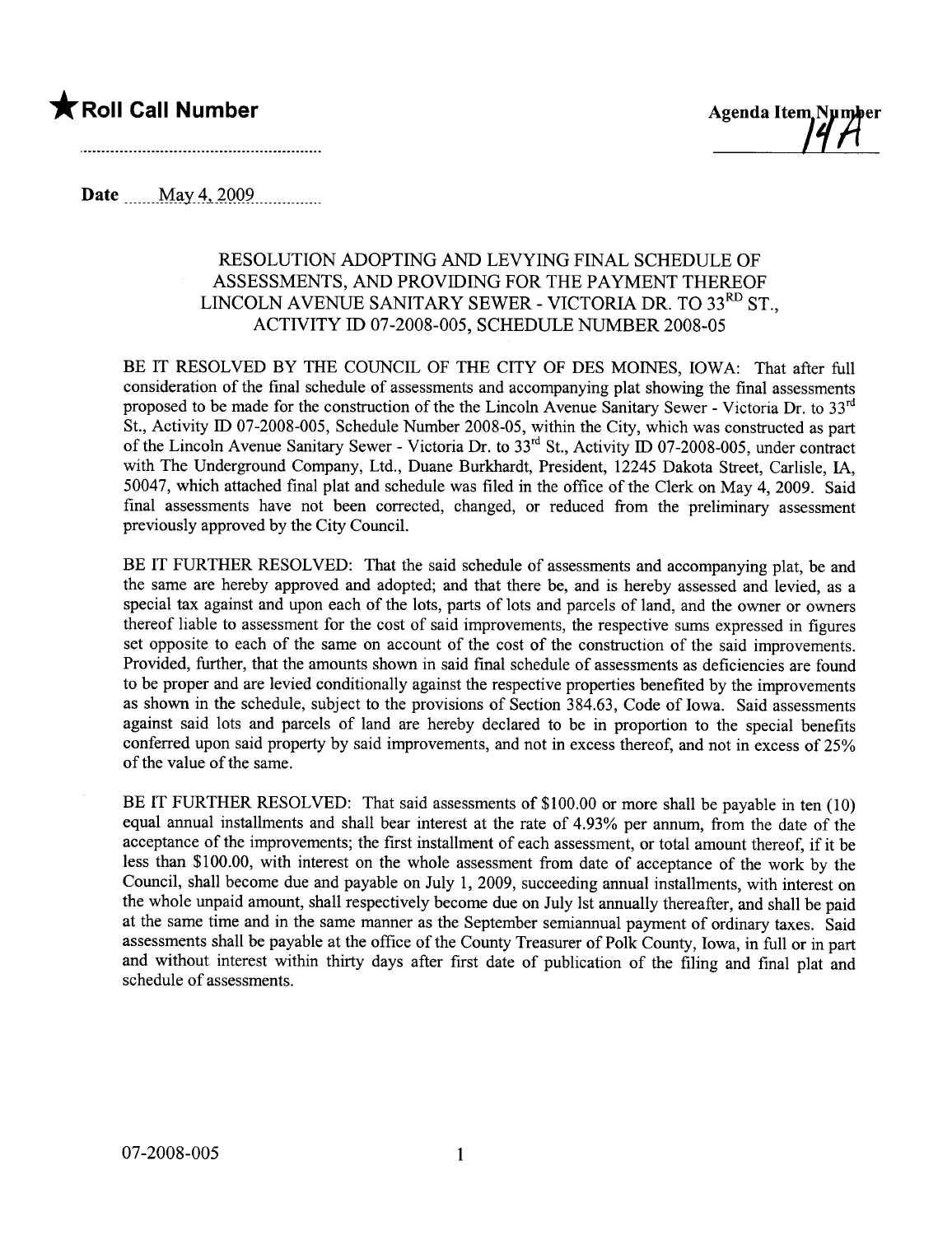



Date May 4,  $2009$ 

BE IT FURTHER RESOLVED: That the Clerk be and is hereby directed to certify said final plat and schedule to the County Treasurer of Polk County, Iowa, and to publish notice of said certification once each week for two consecutive weeks in the Des Moines Register, a newspaper printed wholly in the English language, published in Des Moines, Iowa, with a general circulation in Des Moines, Iowa, the first publication of said notice to be made within fifteen days from the date of the filing of said schedule with the County Treasurer, the Clerk shall also send by certified mail to all property owners whose property is subject to assessment, a copy of said notice, said mailing to be on or before the date of the second publication of the notice, all as provided and directed by Code Section 384.60, Code of Iowa.

BE IT FURTHER RESOLVED: That the Clerk is directed to certify the deficiencies for lots specially benefited by the improvements, as shown in the final schedule of assessments, to the County Treasurer for recording in the Special Assessment Deficiencies Book and to the City Official charged with responsibility for the issuance of building permits. Said deficiencies are conditionally assessed to the respective properties under Code Section 384.63 for the amortization period specified by law.

Moved by to adopt. FORM APPROVED:  $\frac{r\mu_{\text{total}}}{K$ athleen Vanderpool Deputy City Attorney



Funding Source: 2009-2010 CIP, Page Sanitary-5, City-wide Sanitary Sewers, SAE054, Being: \$33,169.37 from Special Assessments against benefited property owners and the remainder in Sanitary Sewer funds

| <b>COUNCIL ACTION</b> | <b>YEAS</b> | <b>NAYS</b> | <b>PASS</b> | <b>ABSENT</b>   | <b>CERTIFICATE</b>                                                                                 |
|-----------------------|-------------|-------------|-------------|-----------------|----------------------------------------------------------------------------------------------------|
| <b>COWNIE</b>         |             |             |             |                 |                                                                                                    |
| <b>COLEMAN</b>        |             |             |             |                 | I, DIANE RAUH, City Clerk of said City hereby                                                      |
| <b>HENSLEY</b>        |             |             |             |                 | certify that at a meeting of the City Council of                                                   |
| <b>KIERNAN</b>        |             |             |             |                 | said City of Des Moines, held on the above date,<br>among other proceedings the above was adopted. |
| <b>MAHAFFEY</b>       |             |             |             |                 |                                                                                                    |
| <b>MEYER</b>          |             |             |             |                 | IN WITNESS WHEREOF, I have hereunto set my                                                         |
| <b>VLASSIS</b>        |             |             |             |                 | hand and affixed my seal the day and year first<br>above written.                                  |
| <b>TOTAL</b>          |             |             |             |                 |                                                                                                    |
| <b>MOTION CARRIED</b> |             |             |             | <b>APPROVED</b> |                                                                                                    |
|                       |             |             |             |                 |                                                                                                    |
|                       |             |             |             |                 |                                                                                                    |
|                       |             |             |             | <b>Mayor</b>    | <b>City Clerk</b>                                                                                  |
|                       |             |             |             |                 |                                                                                                    |
|                       |             |             |             |                 |                                                                                                    |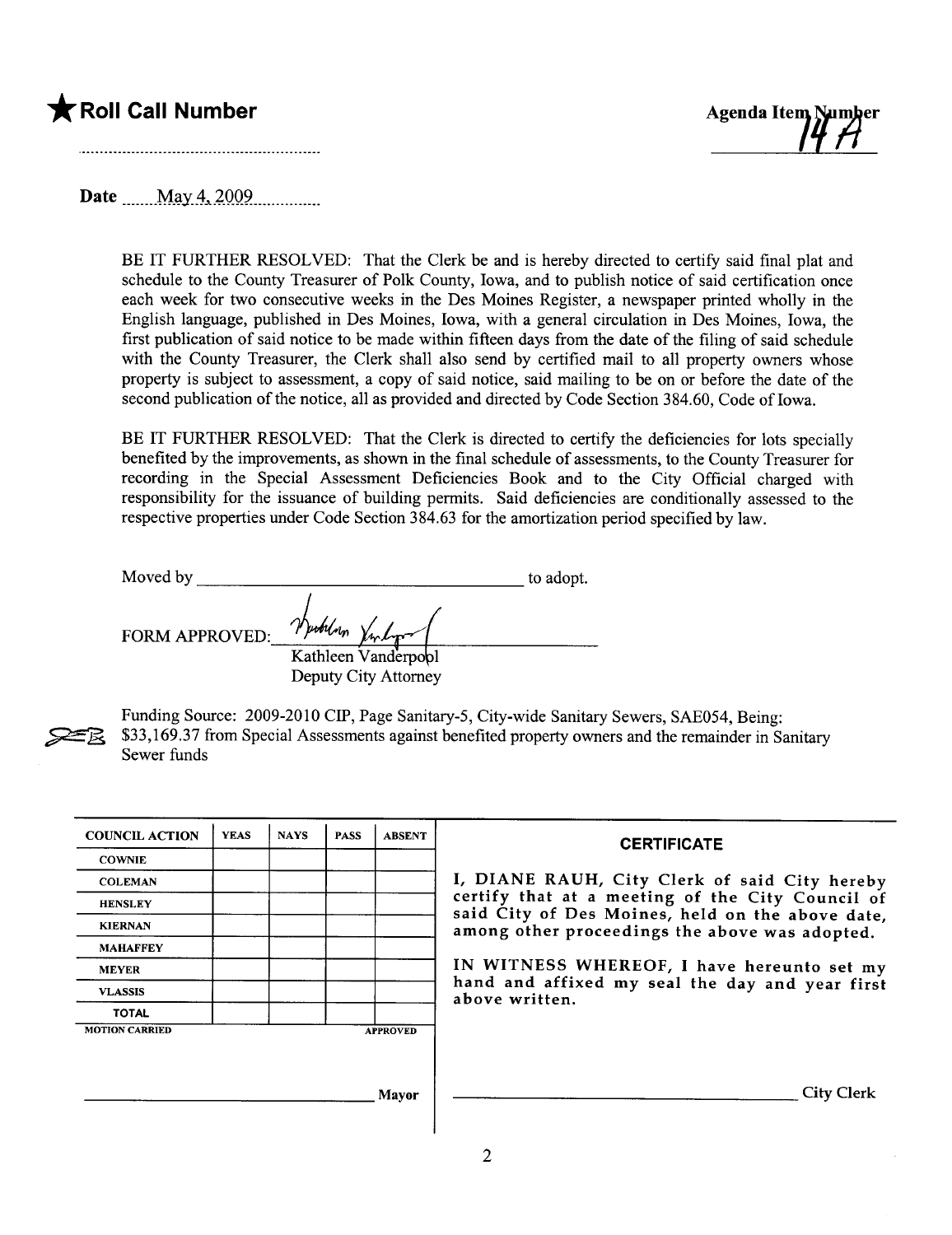FINAL ASSESSMENT SCHEDULE TABULATION FINAL ASSESSMENT SCHEDULE TABULATION

for

Activity ID No. 07-2008-005 Lincoln Ave Sanitary Sewer Lincoln Ave Sanitary Sewer Activity 10 No, 07-2008-005 Victoria Ave to 33rd St Schedule No. 2008-05 Victoria Ave to 33rd St Schedule No, 2008-05

# Tabulation of Assessable Costs Tabulation of City Costs Tabulation of Assessable Costs

### **Tabulation of City Costs**

| Total Construction Cost (P-1)                            | 18,223.02             | As-Built Construction Cost (Sewer, 8" Sanitary)  | 120,431.05 |
|----------------------------------------------------------|-----------------------|--------------------------------------------------|------------|
| Type "A" Manhole (2 Each)                                | 6,296.00              | Plus Engineering Incidental Costs                | 55,235.91  |
| Plus Engineering Incidental Costs (Max. 10% Const. Cost) | 12,043.11             | Total As-Built Project Cost                      | 175,666.96 |
| Total Assessable Cost to be spread                       | 36,562.13             | Less Total Assessable Cost to be spread          | 36,562.13  |
| Preliminary Total Assessable Cost to be spread           | 35,540.00             | Subtotal Non-Assessable Costs                    | 139,104.83 |
| Overrate                                                 | 1,022.13              | Schedule Rounding Adjustment (+ or -)            | 80         |
| Schedule Rounding Adjustment (+ or -)                    | 80                    | Overrate                                         | 1,022.13   |
| Less City Participation: Minimum                         | 800                   | Plus City Participation: Minimum                 | 80<br>0.0  |
| ess City Participation: Corner Lots                      | 80<br>0.0             | Plus City Participation: Non-Assessable Property | 0.00       |
| ess City Participation: Non-Assessable Property          | 80.0                  | Plus City Participation: Deficit                 | 2,370.63   |
| Less City Participation: Deficit<br>Total To Be Assessed | 2,370.63<br>33,169.37 | <b>Total City Cost</b>                           | 142,497.59 |
|                                                          |                       |                                                  |            |

|4,

Total Points 41,413.00 Point Rate 0.858184628

**Total Points<br>Point Rate** 

41,413.00<br>0.858184628

4/29/2009 4/29/2009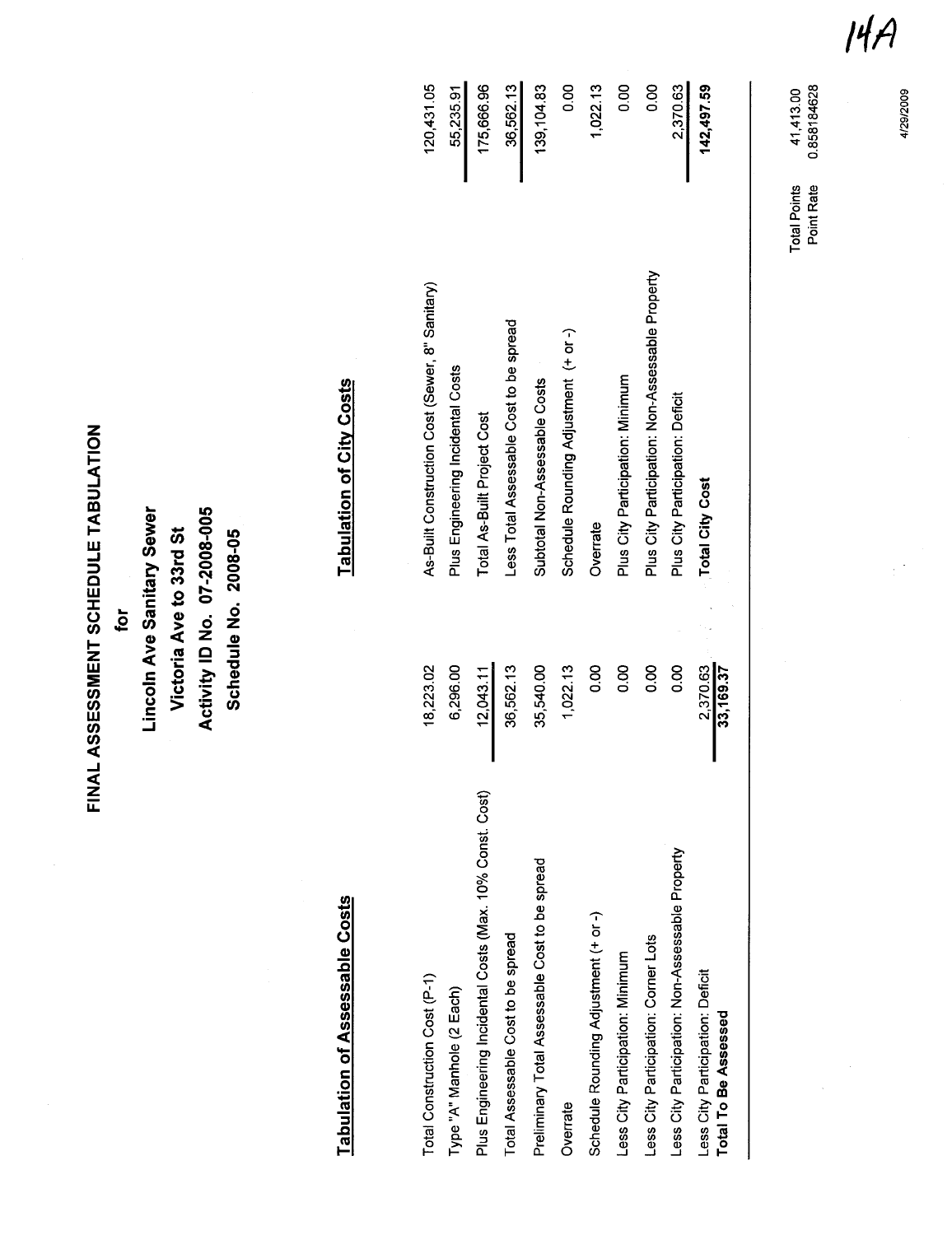ACTUAL CONSTRUCTION COSTS

DEPARTMENT OF ENGINEERING CITY OF DES MOINES, IOWA

Activity 10 07-2008-005 PROJ NO.: 03/24/09

 $|dA$ 

### PROJECT: Lincoln Ave Sanitary Sewer- Victoria Ave to 33rd St

|                |                                                       |             |              | <b>ESTIMATED UNITS</b> | <b>AMOUNT</b> |
|----------------|-------------------------------------------------------|-------------|--------------|------------------------|---------------|
| NO.            | <b>DESCRIPTION</b>                                    | <b>UNIT</b> | <b>TOTAL</b> | <b>UNIT PRICE</b>      | <b>TOTAL</b>  |
| $\mathbf{1}$   | Clear and Grub                                        | <b>ACRE</b> | 0.51         | \$9,803.93             | \$5,000.00    |
| $\overline{2}$ | Sanitary/Septic System Investigation                  | LS.         | 1            | \$2,800.00             | \$2,800.00    |
| 3              | Driveway Removal                                      | SY          | 238.17       | \$10.00                | \$2,381.70    |
| 4              | Full Depth Portland Cement Concrete Patch             | SY          | 72           | \$100.00               | \$7,200.00    |
| 5              | Driveway, HMA (300K ESAL) Surface, 1/2", 6" Thickness | SY          | 238.17       | \$40.00                | \$9,526.80    |
| 6              | Fence Remove and replace                              | LF          | 71           | \$28.00                | \$1,988.00    |
| 7              | Pump Septic tank                                      | <b>EACH</b> | 3            | \$400.00               | \$1,200.00    |
| 8              | <b>Abandon Septic Tank</b>                            | <b>EACH</b> | 3            | \$400.00               | \$1,200.00    |
| 9              | Temporary Driveway Surfacing, HMA Millings            | <b>TON</b>  | 0            | \$2.00                 | \$0.00        |
| 10             | Sewer, 8" Sanitary                                    | LF.         | 520          | \$87.00                | \$45,240.00   |
| 11             | Type "A" Manhole (Sanitary Sewer)                     | <b>EACH</b> | 4            | \$3,148.00             | \$12,592.00   |
| 12             | <b>Sanitary Sewer Service Pipe</b>                    | LF          | 0            | \$86.00                | \$0.00        |
| 13             | Sanitary Sewer Service Pipe, Ductile Iron             | LF          | 142.3        | \$102.00               | \$14,514.60   |
| 14             | Sanitary Sewer Service Connection                     | <b>EACH</b> | 4            | \$110.00               | \$440.00      |
| 15             | Engineering Fabric, Geogrid Stabilization             | SY          | 49.77        | \$5.00                 | \$248.85      |
| 16             | <b>Foundation Rock</b>                                | <b>TON</b>  | 0            | \$20.00                | \$0.00        |
| 17             | Sod                                                   | SQ          | 135.35       | \$40.00                | \$5,414.00    |
| 18             | Mobilization                                          | <b>LS</b>   | 1            | \$4,990.00             | \$4,990.00    |
| 19             | Project Sign, Small                                   | <b>EACH</b> | 0            | \$100.00               | \$0.00        |
| 20             | <b>Traffic Control</b>                                | LS.         | 1            | \$1,586.00             | \$1,586.00    |
|                | 1.01 Plumbing Repairs                                 | LS.         | 1            | \$3,151.50             | \$3,151.50    |
|                | 2.01 Hydro Seeding                                    | <b>SF</b>   | 6840         | \$0.14                 | \$957.60      |
|                |                                                       |             |              |                        |               |
|                | <b>Total Construction Cost</b>                        |             |              |                        | \$120,431.05  |
|                |                                                       |             |              |                        |               |
|                | <b>Assessed Costs</b>                                 |             |              |                        |               |
|                |                                                       |             |              |                        |               |
|                | Sewer, 8" Sanitary (P-1)                              | LF          | 209.46       | \$87.00                | \$18,223.02   |
|                | Type "A" Manhole (Sanitary Sewer)                     | EA          | 2            | \$3,148.00             | \$6,296.00    |
|                | Engineering Incidental Costs (Max. 10% Const. Cost)   |             |              |                        | \$12,043.11   |
|                |                                                       |             |              |                        |               |
|                | <b>Total Assessed Costs</b>                           |             |              |                        | \$36,562.13   |
|                |                                                       |             |              |                        |               |
|                |                                                       |             |              |                        |               |
|                |                                                       |             |              |                        |               |
|                |                                                       |             |              |                        |               |

Prepared By: Matt Becker **TOTAL CONSTRUCTION COST** \$120,431.05

Checked By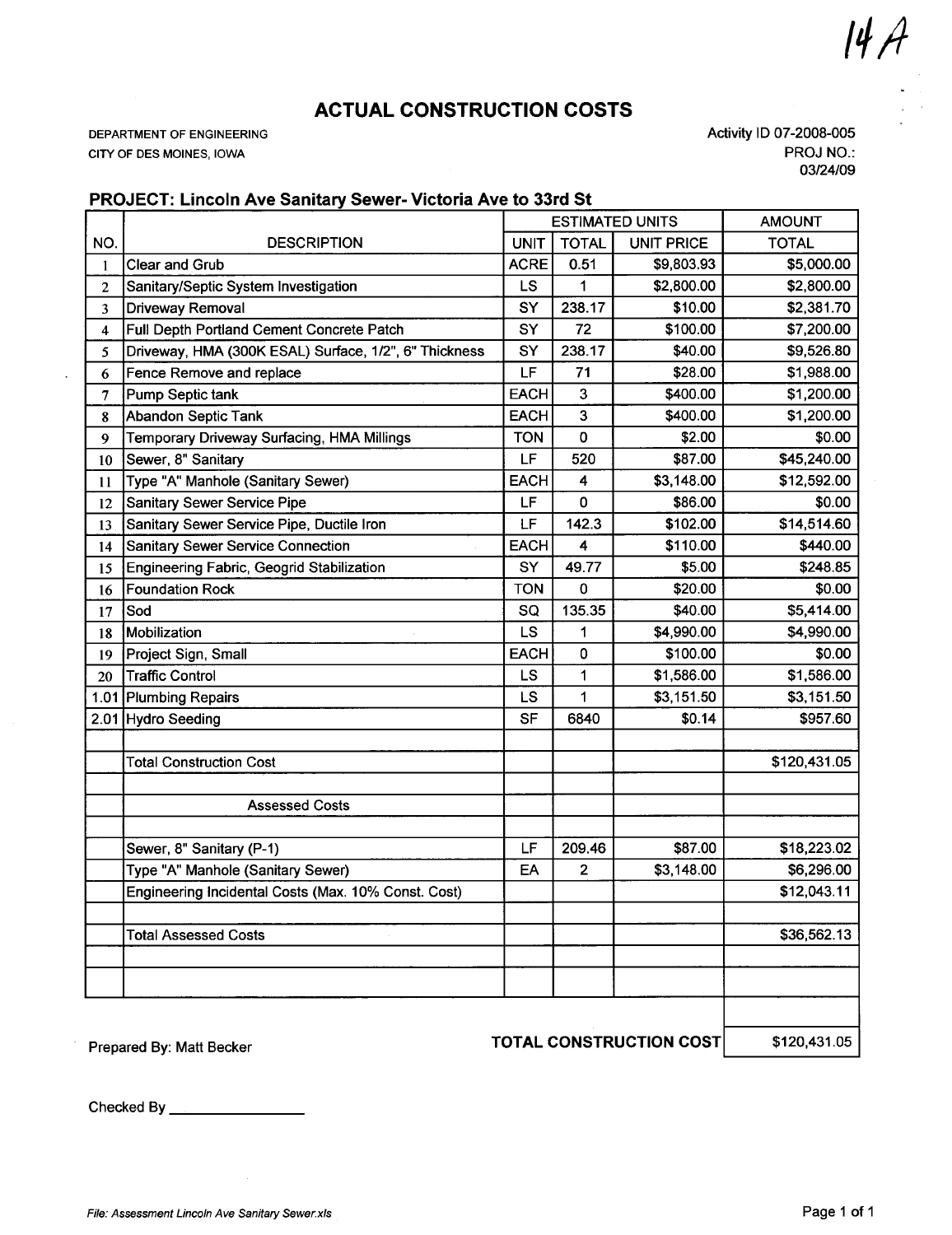LINCOLN AVE SANITARY SEWER - VICTORIA AVE TO 33RD ST

| DES MOINES, IA 50310-5149<br><b>DES MOINES, IA 50310-5149</b><br>HAROLD D SWANSON<br>3210 LINCOLN AVE<br>3222 LINCOLN AVE<br><b>JOHN MARKER</b><br>8,375.02<br>8,375.02<br>9,276.12<br>9,276.12<br>NET TO BE ASSESSED:<br>NET TO BE ASSESSED:<br>10,809.00<br>9,759.00<br>150,000<br>200,000<br>01-36921-00 T SWANSON, HAROLD D<br>3210 LINCOLN AVE<br>3222 LINCOLN AVE<br>01-36920-00 T MARKER, JOHN | DES MOINES, IA 50310-5150<br>3300 LINCOLN AVE<br>SHARON PLEE<br>3,018.23<br>13,018.23<br>NET TO BE ASSESSED:<br>5,169.50<br>125,000<br>3300 LINCOLN AVE<br>01-36919-00 T LEE, SHARON P | DES MOINES, IA 50313-1202<br>5885 NE 14TH ST<br>POLK COUNTY<br>2370.63<br>2,500.00<br>4,870.63<br>NET TO BE ASSESSED:<br>5,675.50<br>10,000<br>01-36918-00 T POLK COUNTY<br>(No Address)<br>TAX SALE<br>.<br>⊢ | Mailing Address<br>NGISEUS<br><b>DEFICIT</b><br>g<br>ASSESSED<br>TO BE<br>ASSESSMENT<br><b>POINTS</b><br>WIMPROVEMENT<br>VALUATION<br>IN PLACE<br>PROPERTY ADDRESS<br>OWNERS NAME<br>CERTIFICATE<br><b>NUMBER</b><br>DESCRIPTION OF<br>PROPERTY |  |  |  |  |  |  | EX W 50 F N 88.51 F- & -EX W 80<br>F S 110 F- W 151.13 F N<br>65.06F E 137.12F N 370.41F LOT<br>E 72.06 F N 395.41 F LOTS A & 1<br>E 50 F W 230 F LOT A & W 50 F<br>W 65.06F E 137.12F LOT A & W<br>W 101.13 F E 238.25 F LT A & -<br>N 88.51 F LOT 1 OAK-WOOD<br>369.25 F LT 1 OAK-WOOD<br>100/10188-000-000<br>100/10190-000-000<br>100/10193-000-000<br>100/10191-000-000<br>1 OAK-WOOD<br>OAK-WOOD |
|-------------------------------------------------------------------------------------------------------------------------------------------------------------------------------------------------------------------------------------------------------------------------------------------------------------------------------------------------------------------------------------------------------|----------------------------------------------------------------------------------------------------------------------------------------------------------------------------------------|----------------------------------------------------------------------------------------------------------------------------------------------------------------------------------------------------------------|-------------------------------------------------------------------------------------------------------------------------------------------------------------------------------------------------------------------------------------------------|--|--|--|--|--|--|--------------------------------------------------------------------------------------------------------------------------------------------------------------------------------------------------------------------------------------------------------------------------------------------------------------------------------------------------------------------------------------------------------|
|-------------------------------------------------------------------------------------------------------------------------------------------------------------------------------------------------------------------------------------------------------------------------------------------------------------------------------------------------------------------------------------------------------|----------------------------------------------------------------------------------------------------------------------------------------------------------------------------------------|----------------------------------------------------------------------------------------------------------------------------------------------------------------------------------------------------------------|-------------------------------------------------------------------------------------------------------------------------------------------------------------------------------------------------------------------------------------------------|--|--|--|--|--|--|--------------------------------------------------------------------------------------------------------------------------------------------------------------------------------------------------------------------------------------------------------------------------------------------------------------------------------------------------------------------------------------------------------|

 $$35,540.00$ <br> $$2,370.63$ <br> $$33,169.37$ 41,413.00 Total Points<br>Total Assessment Cost<br>Less Total Deficit<br>Net Assessable Cost

 $\begin{array}{cc} \n\mu & \mathcal{A} \\
\downarrow & \mathcal{B} \\
\downarrow & \mathcal{B} \\
\downarrow & \mathcal{B} \\
\downarrow & \mathcal{B} \\
\downarrow & \mathcal{B} \\
\downarrow & \mathcal{B} \\
\downarrow & \mathcal{B} \\
\downarrow & \mathcal{B} \\
\downarrow & \mathcal{B} \\
\downarrow & \mathcal{B} \\
\downarrow & \mathcal{B} \\
\downarrow & \mathcal{B} \\
\downarrow & \mathcal{B} \\
\downarrow & \mathcal{B} \\
\downarrow & \mathcal{B} \\
\downarrow & \mathcal{B} \\
\downarrow & \mathcal{B} \\
\downarrow & \mathcal{B} \\
\downarrow$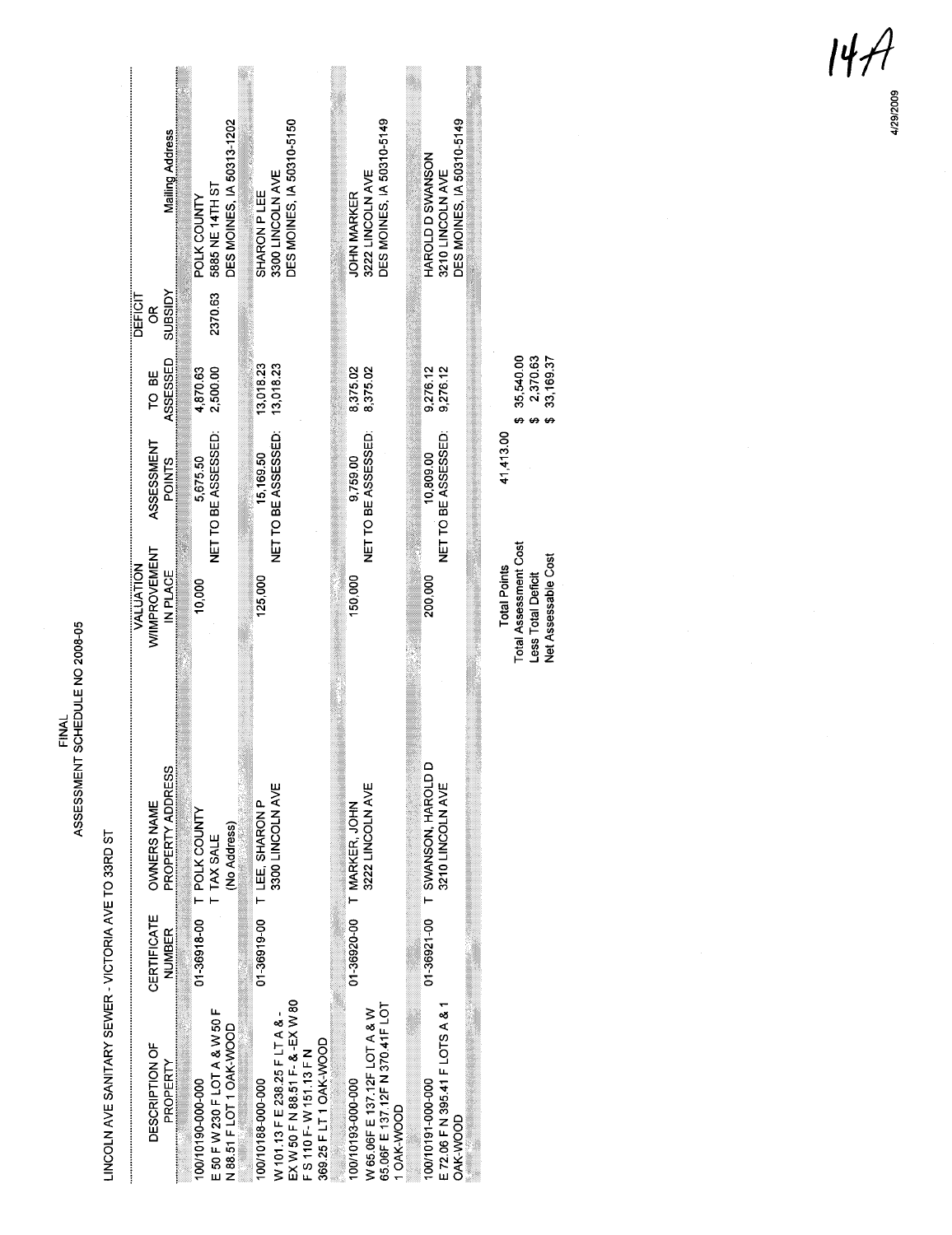